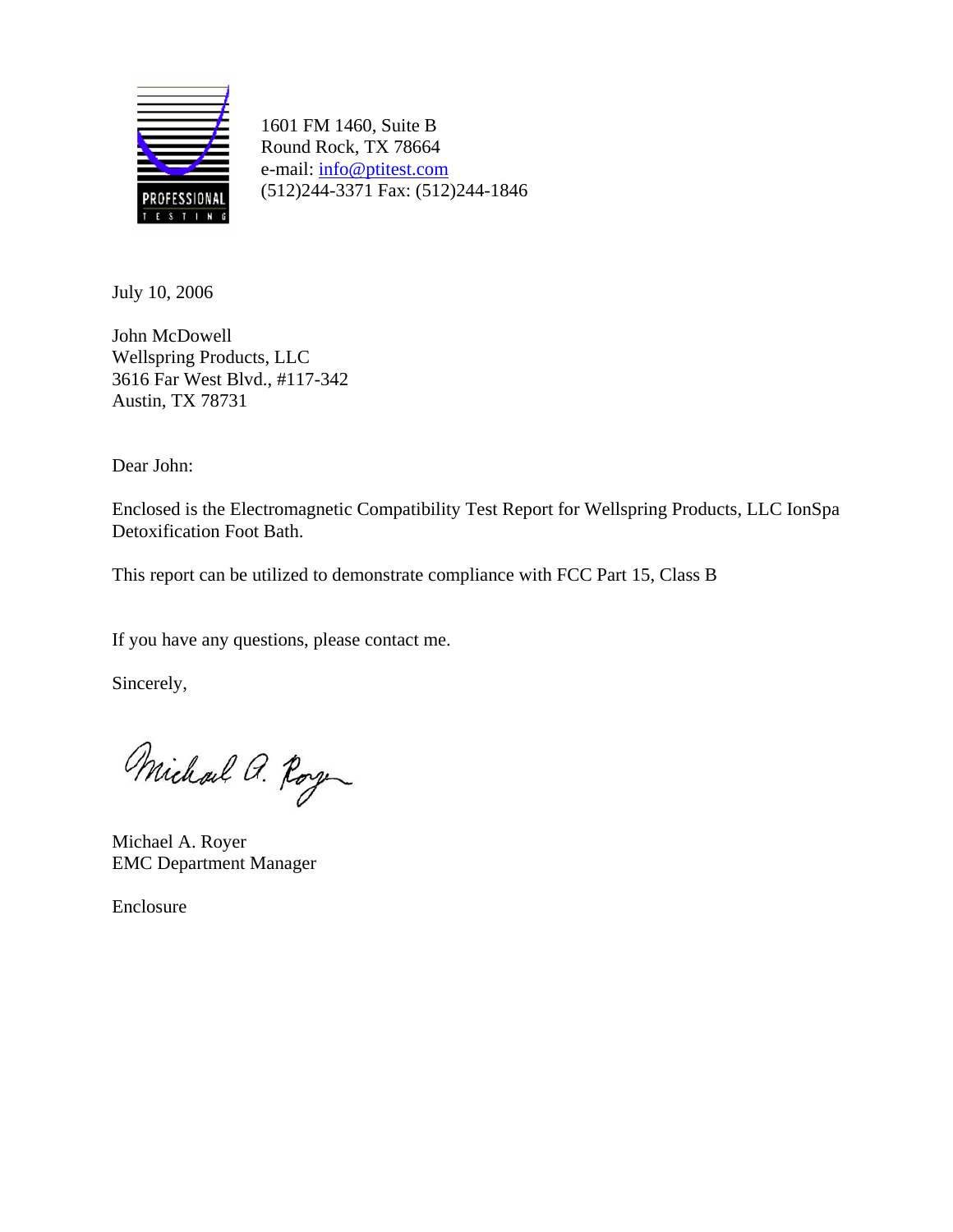Project 07014-10

**Wellspring Products, LLC IonSpa Detoxification Foot Bath** 

## **Electromagnetic Compatibility Test Report**

Prepared for:

Wellspring Products, LLC 3616 Far West Blvd., #117-342 Austin, TX 78731

By

Professional Testing (EMI), Inc. 1601 FM 1460, Suite B Round Rock, Texas 78664

JULY 10, 2006

| Reviewed by                   | Written by              |
|-------------------------------|-------------------------|
| Michael a. Roye               | Unnette Kice            |
| Michael Royer                 | <b>Annette Rice</b>     |
| <b>EMC</b> Department Manager | <b>Technical Writer</b> |